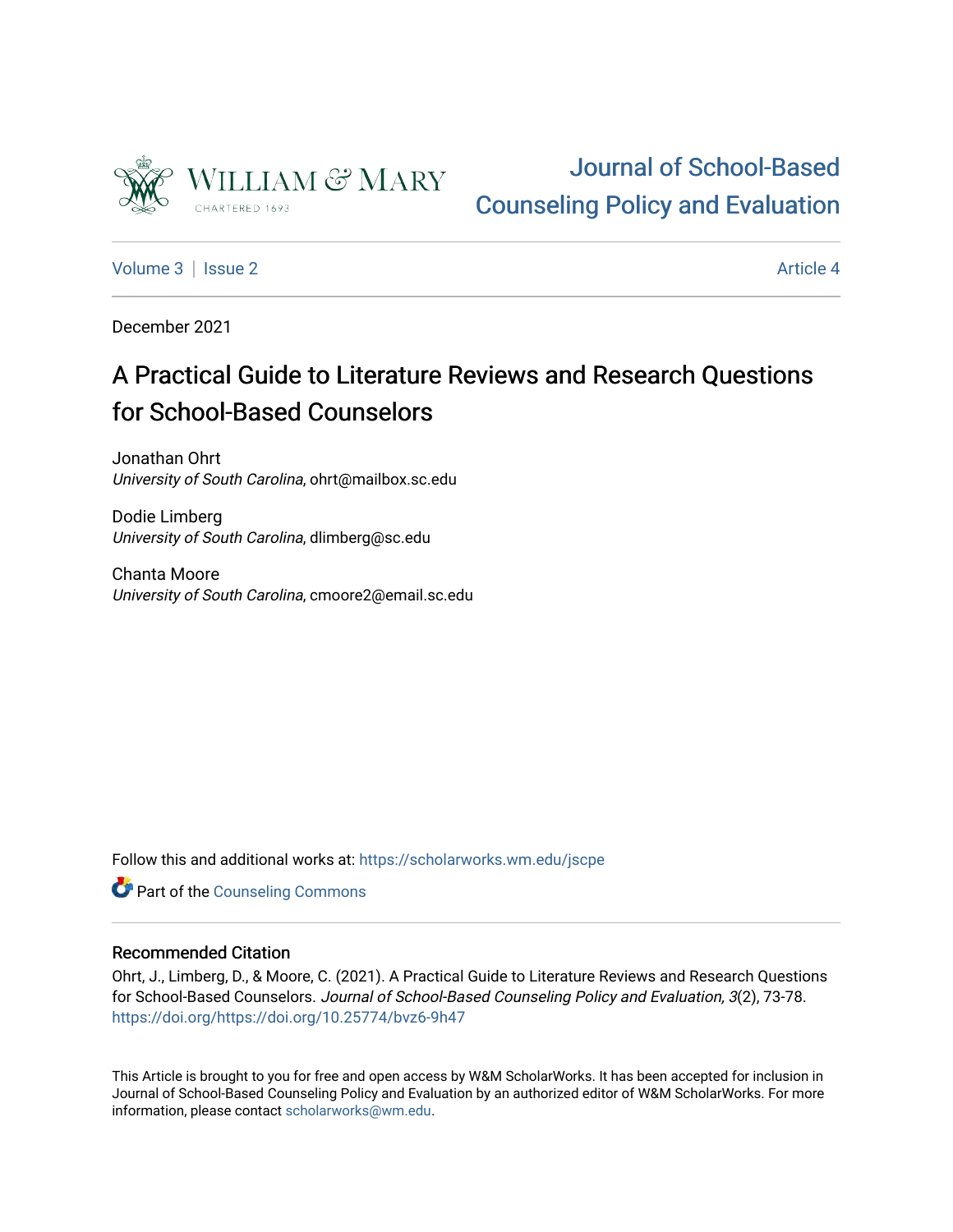# A Practical Guide to Literature Reviews and Research Questions for School-Based Counselors

JonathanH. Ohrt  $\Box$  and Dorothy Limberg  $\Box$ 

University of South Carolina

Chanta Moore

St. Bonaventure University

### **Abstract**

School-based counselors and counselors-in-training need to be active consumers of high-quality research in order to incorporate research-supported strategies into their school counseling practice. One way to become familiar with current research is through peer-reviewed journal articles. In order for school-based counselors to effectively translate what they have read in an article into counseling practice, they need to be able to assess the quality of what they are reading. In this article we provide counselors and counselors-in-training with a brief resource to constructively evaluate the quality of literature reviews as well as the research questions of an empirical study. We provide a case example and discuss practical application.

*Keywords*: school counseling, literature review, research question

According to the American School Counselor Association (ASCA, 2019), school-based counselors provide a variety of services (e.g., small and large group counseling, psychoeducation, advisement, consultation) to enhance students' academic, career, and social/emotional development. When providing services, school-based counselors are expected to use interventions that are supported by research-based evidence to improve the likelihood that what they are doing will help their students (Mullen et al., 2018). As such, school-based counselors need to be active and critical consumers of high-quality research in order to incorporate research-supported strategies into their school counseling practice. School counselors appear to have a positive view of evidence-based practices (EBPs; Mullen et al., 2018). However, school counselors experience barriers to implementing EBPs, including self-efficacy for implementation or lack of a central database for finding research-supported interventions (Mullen et al., 2018; Schaeffer et al., 2005; Schiele et al., 2014). One way to become familiar with EBPs is by reading peer-reviewed journal articles. There are a variety of journals school-based counselors might review when looking for researchsupported strategies such as Journal of School-Based Counseling Policy and Evaluation, Professional School Counseling, Journal of School Counseling, Journal of Counseling and Development, Intervention in School and Clinic, and the Journal of Child and Adolescent Counseling. All of these journals include empirical research articles in

they have read in an article into counseling practice, they need to be able to identify if what they are reading is of high quality. It is easy to become confused or lost when reading an article that includes academic jargon, which may relate to counselors' lack of self-efficacy for intervention implementation. Therefore, the purpose of this article is to provide counselors and counselors-in-training with a brief resource to constructively evaluate the quality of literature reviews and the research questions within an empirical article. An additional purpose of this article is to assist school counselors-in-training and practicing school-based counselors in using literature review and research questions in their own work. In this article we review the key components of a literature review and discuss what counselors should look for when reading and empirical article. Additionally, we describe some of the common methodologies school counselors will encounter when consuming research and provide examples of common research questions in school-based counseling.

which the authors attempt to answer important research questions that inform school counseling practice. In order for school-based counselors to effectively translate what

 School-based counselors are not exempt from the demands of accountability. In fact, it is an expectation as part of the ASCA Model within the Manage and Assess components (ASCA, 2019). For example, within the Manage component of the ASCA Model, school counselors develop plans for classroom lessons and small groups and must document the evidence-base from which they are drawing their interventions. Further, within the Assess component, school counselors document the outcomes of their interventions. In addition to the expectations set forth by the school and district-level administrators, counselors are professionally obligated to demonstrate that the practices and interventions that they implement are evidence-based and effective. The Ethical Standards for School Counselors set forth by ASCA (2016; Standard A.3) require counselors to develop comprehensive, data-informed programs to measure the effectiveness of their programs. In this sense, school counselors have a professional and ethical responsibility to stay abreast of current literature and trends. However, the routine use of research evidence is not reflected in the practice of most school counselors (Young & Kaffenberger, 2011), and it can be difficult for schoolbased counselors to remain immersed in research and information related to best practices once they have entered the field. In the absence of clinical supervision and the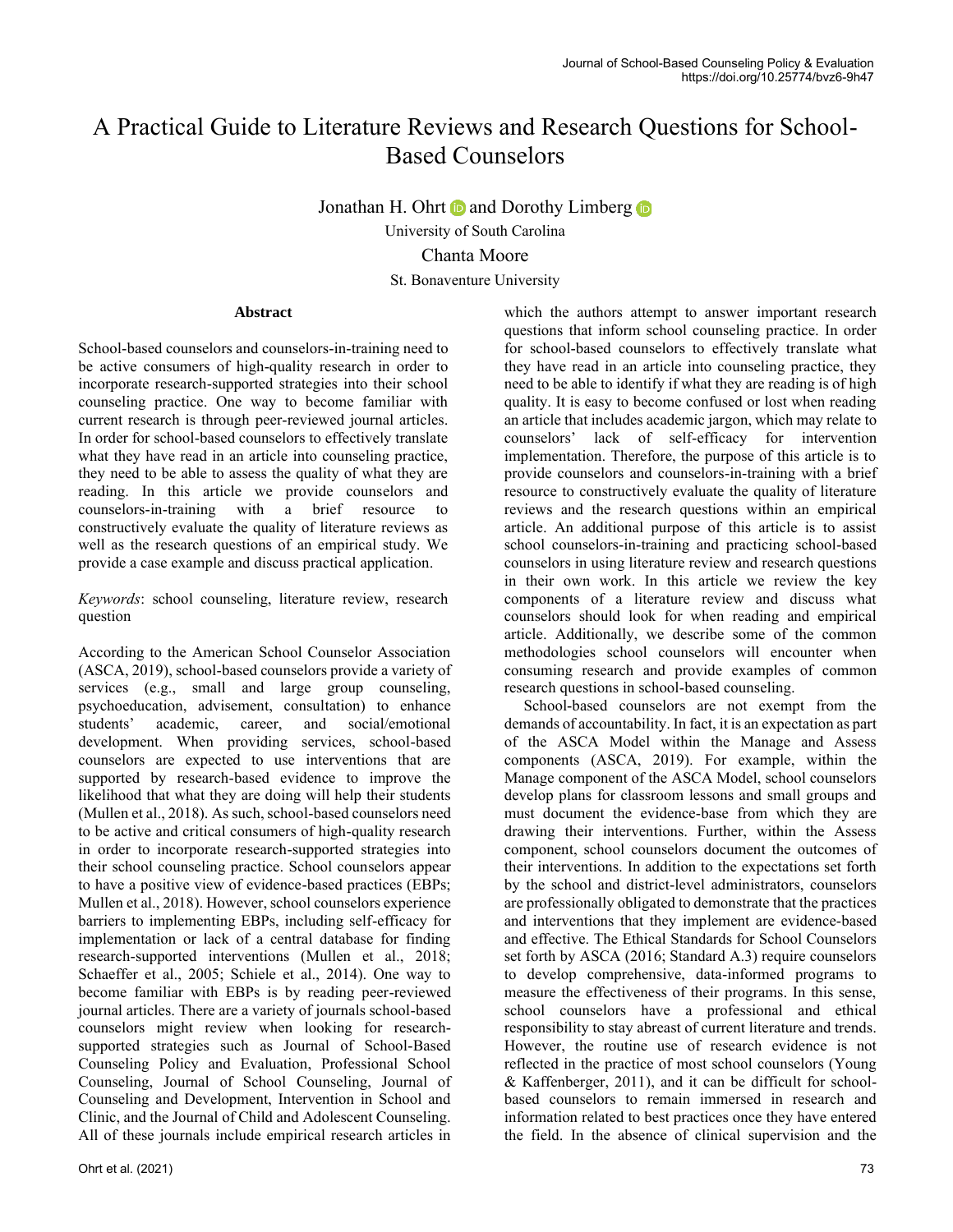academic rigor of a graduate program, literature reviews from reputable, peer-reviewed journal articles may provide the support that school counselors need to make informed decisions regarding their work. The reality of school-based counselors' work demands quick and easy access to research in a concise and digestible manner.

#### **What is a Literature Review?**

Literature reviews are conducted in order to have a clear and current understanding of the current state of a topic. Additionally, researchers review literature when designing a study or writing a conceptual article in order to understand in more depth what is known and to identify gaps in what needs further understanding. "The review of the literature is an in-depth synthesis of the knowledge base of your research problem" (Glatthorn & Joyner, 2005, p. 115). Boote and Beile (2005) described a literature review as a theoretical and methodological foundation of a study, and suggest specific aims of literature review: (a) provides context and scope of what is being studied; (b) reviews the results/findings and methods of previous studies to ensure there is a direct connection between the two; (c) identifies gaps of what needs to be accomplished still in an area of study; (d) summarizes and synthesizes existing literature to build a rationale for further investigation.

 The first step in writing a research article is to review the previous literature and recent information on the topic. A literature review provides a comprehensive orientation to the theoretical constructs to be investigated and the research relating to these constructs and/or variables. According to Gall et al. (2007) when conducting a literature review a researcher should: (a) define parameters of an investigation; (b) provide context to the research question(s); (c) identify research methodology and instrumentation found effective and ineffective in similar investigations; (d) avoid unintentional replication of prior research investigation(s); (e) conceptualize their research results within the context of previous research (i.e., making meaning of your results). Every article should begin with a review of the literature that includes an introduction to the topic, a rationale, review of previous literature, and the main theories or constructs being studied (Baker, 2016). This information should "funnel" into specific research questions that attempt to close the knowledge gaps and provide school-based counselors with evidence about a particular school counseling intervention or aspect of student development that can be utilized in practice (see Figure 1). A funnel is a useful metaphor when conducting a literature review because it supports the idea that a researcher starts broad and narrows their focus the closer they get to the research question. The next section provides each part of the funneling process.

#### **Introduction**

A primary purpose of a literature review is to provide a concise review of previous literature that includes a solid



theoretical framework and strong justification for the research study. The review should primarily include recent articles, typically within the last five years. Some exceptions might be when there is not much literature on a topic or when the authors are citing a foundational or seminal work. For instance, if the author is using solution-focused counseling, they might cite the book that first introduced the theory. The first part of the literature review should introduce the reader to the topic. The introduction will likely include a broad definition of the major area of study in the article. For example, a researcher might be studying the effects of a bullying intervention to help identify ways school-based counselors can more effectively reduce bullying in the school. In the introduction, the author of the article should include a broad definition of bullying and include information about what the concept looks like in the school setting. As an example, Midgett et al. (2017) studied the effects of a bystander intervention to address bullying. The author included a clear and concise definition of bullying. The author might also make distinctions among different types of bullying (e.g., cyberbullying, relational aggression) and operationalize each construct.

#### **Rationale**

Next, the author should make a strong rationale as to why the research study is important. This section should include a discussion about why the topic is important for school counselors. The rationale could include prevalence rates if a student's concern is being studied (e.g., percentage of students who report being bullied) or information about potential adverse effects if the issue is not addressed (e.g., poor academic outcomes for students who are bullied). In our previous example, Midgett et al. (2017) reported the percentage of students who report being bullied and reviewed the psychological and physical effects of being bullied. The author should provide some context that relates the topic to school counseling practice. This section should also include a clear problem statement. The author should make the case that the problem is compelling enough that research needs to be done to develop solutions. Essentially, the author is attempting to answer the question "so what?" related to the topic.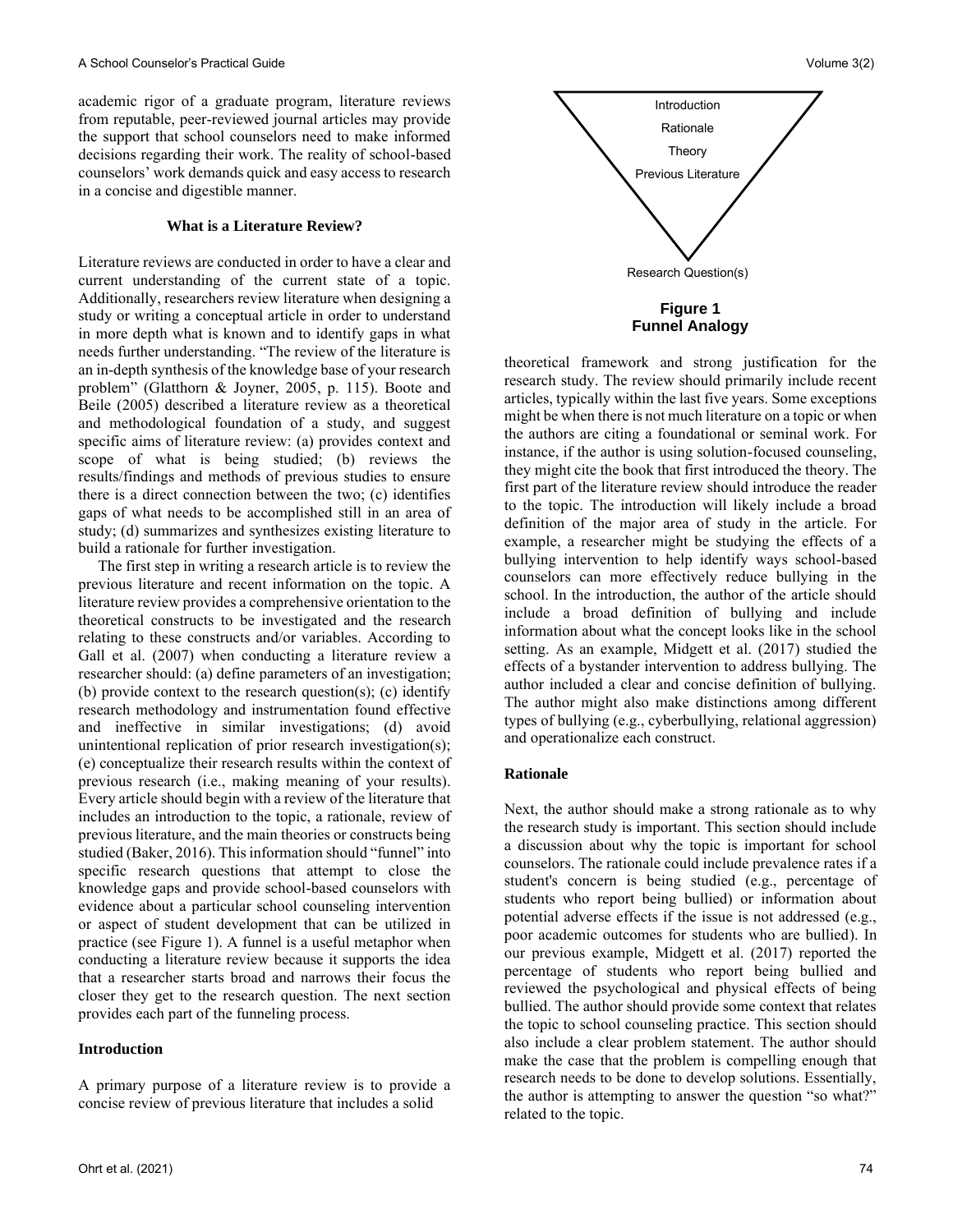#### **Theoretical Model**

If a study is guided by a theoretical model, the literature review should include a description of the theory that will be tested in the study. For example, if a study involves the school counselor providing bullying prevention services, the author should review the tenets of the intervention and the theoretical constructs guiding intervention development. Additionally, a review should include a review of relevant and recent studies on the effectiveness of the theory or model under study. Not all studies will be guided by a counseling or developmental theory (e.g., descriptive studies on prevalence rates, frequency of counselor activities); however, intervention studies should be grounded in a welldefined theoretical model that has some previous support. In the Midgett et al. (2017) article, the authors clearly described their approach to bullying prevention, which consists of the STAC model ("stealing the show," "turning it over," "accompanying others," and "coaching compassion") bystander intervention. The authors describe the primary tenets of the model (e.g., social skills, empathy, social responsibility) and how the tenets align with school counseling practice.

#### **Previous Literature**

Literature reviews should also include a summary of previous studies related to the topic. For example, authors may review previous studies that used the same group curriculum they are using for their current study. The author should include a concise review of similar studies, including a discussion of the results of the studies. The author should critically analyze how effective the intervention has been in previous studies and discuss where the research currently stands related to the topic. The analysis should include a discussion of positive results as well as results that are not as favorable. For example, in the Midgett et al. (2017) study, the authors reviewed the previous research on effective interventions, and then pointed out that most studies rely on teacher-led curriculum. The authors argued that school counselors should be more involved in intervention delivery.

 There are additional considerations when assessing the quality of the literature review and research questions. A specific consideration for school-based counselors is how well the literature review and research questions apply to their work. School-based counselors should consider how applicable the previous literature and questions are for the population with whom they work. Is the previous literature representative of their students' demographics? For example, if a study was conducted with elementary school students and the literature review is based on younger children, the information might not be as applicable to counselors in a high school setting. Likewise, counselors should consider how well the research questions translate to their work setting and population. Some considerations include: student characteristics, geographic locations, racial and cultural factors, presenting concerns, and counseling modality. For example, if a study was conducted in a rural setting, will it transfer to an urban setting? What are the characteristics of the school or district in which the study was conducted? Are the school and students in the study similar to the school in which you want to implement your interventions? Finally, counselors should determine if they can implement the intervention in a similar way as described in an article. If the intervention was conducted with individual students, it may not work the same for counselors planning to work with students in groups.

 An additional consideration related to the literature review is the accuracy of the information. The literature review includes additional references to resources that may also be of great value to school-based counselors. Schoolbased counselors may find that the citations in the literature review to be interesting and relevant to their current work. If school-based counselors plan to use information from a source cited in a literature review, it is important to find the original study and review the contents for accuracy. Authors may unintentionally misrepresent information from a previous study in their literature review, so it is important to review the original source to make sure the information is accurate. In Table 1, we include a summary of the main components of a literature review and provide key indicators when assessing the quality of the review. We also encourage readers to review other relevant resources that are specific to counseling (Lambie et al., 2008) or related to literature reviews in general (Machi & McEvoy, 2016).

**Table 1 Analyzing a Literature Review Using Quality Indicators**

| <b>Component</b>                               | <b>Quality Indicators</b>                                                                                                                                                                                                                                                            |  |
|------------------------------------------------|--------------------------------------------------------------------------------------------------------------------------------------------------------------------------------------------------------------------------------------------------------------------------------------|--|
| <b>Introduction</b>                            | The introduction includes an overview of the                                                                                                                                                                                                                                         |  |
|                                                | topic, including broad definitions.                                                                                                                                                                                                                                                  |  |
| Theories or                                    | If applicable, the author describes the primary                                                                                                                                                                                                                                      |  |
| Conceptual                                     | theory or conceptual model quiding the                                                                                                                                                                                                                                               |  |
| <b>Models</b>                                  | research question.                                                                                                                                                                                                                                                                   |  |
| <b>Rationale</b>                               | The author includes information to justify why<br>the research study is important. The author<br>includes statistics reinforcing the importance<br>of the topic and discusses why the study is<br>important for school counselors. The author<br>includes a clear problem statement. |  |
| <b>References</b><br>to Previous<br>Literature | The author reviews recent literature (primarily<br>within the last five years) and includes<br>research studies that are related to their<br>current study.                                                                                                                          |  |

#### **Research Questions**

Empirical articles should include a clear research question or questions. The research question should be developed after reviewing the literature and determining the need for further research on a topic. A sound research question is a logical statement that progresses from what is known or believed to be true to that which is unknown and requires validation (Heppner et al., 2016). The research question drives the research methodology (design, data collection, and analyses), and provides the researcher with a foundation of what is being examined (Bryman, 2007). Therefore, the research design should be based on the research question rather than the researcher's preferred methodology (i.e., qualitative or quantitative). Hulley and Cummings (2007)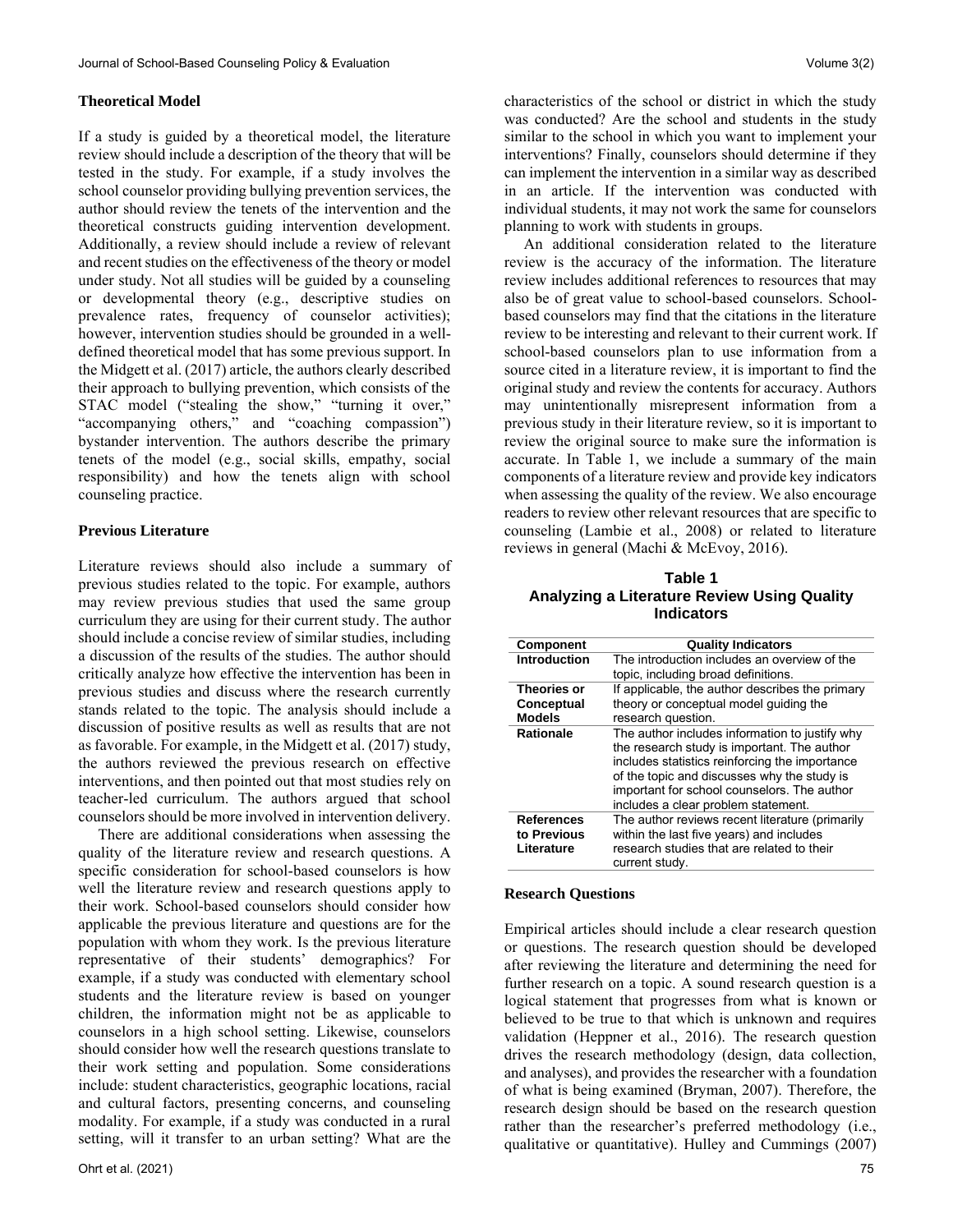|                                        | <b>Research Question</b>                                                                                                                                                         | <b>Authors</b>          |
|----------------------------------------|----------------------------------------------------------------------------------------------------------------------------------------------------------------------------------|-------------------------|
| Design                                 |                                                                                                                                                                                  |                         |
| <b>Qualitative (Phenomenology)</b>     | What is the influence of the rural context as school<br>counselors construct their professional school counselor<br>identity?                                                    | Grimes (2020)           |
| <b>Qualitative (Phenomenology)</b>     | What do high school students experience as meaningful<br>in counseling with school counselors?                                                                                   | Sackett et al. (2018)   |
| Correlational                          | Does school counselors' work-related rumination predict<br>their job satisfaction, work engagement, burnout, and<br>turnover intentions?                                         | Mullen et al. (2020)    |
| Correlational                          | Are the two contextual factors (i.e., school support for<br>learning and acceptance of diversity) significantly<br>associated with school connectedness in early<br>adolescence? | Liu et al. (2020)       |
| <b>Quasi Experimental/Experimental</b> | To what extent will the anxiety of students who practice<br>meditation decrease as compared to students in the<br>control group?                                                 | Bleasdale et al. (2020) |
| <b>Quasi Experimental/Experimental</b> | Does the Student Success Skills intervention affect<br>students' perception of connectedness to school?                                                                          | Lemberger et al. (2015) |

**Table 2 Research Questions in School Counseling Research**

created the acronym FINERMAPS, to describe the characteristics of strong research question: feasible, interesting, novel, ethical, relevant, manageable, appropriate, potential value, publishability, and systematic. A research question should be specific and include the sample/population being studied, the variables being investigated, and a clear identification of the research design (Ratan et al., 2019). If applicable, the question might include the specific measures being utilized to measure the variables.

 Research questions differ based on the research methodology used to answer the question. For example, in qualitative studies, researchers are typically seeking to understand how individuals experience, understand, or feel about a particular phenomenon or concept. In school-based counseling, a researcher may want to know more about the experiences of students of students who participate in counseling. An appropriate research question might be: what do high school students experience as meaningful in counseling with school counselors? (Sackett et al., 2018). In correlational studies, the researcher explores the relationship between two or more variables. In these types of studies, the researcher is not attempting to control or manipulate the variables. A researcher might pose the question: are the contextual factors (i.e., school support for learning and acceptance of diversity) significantly associated with school connectedness in early adolescence (Liu et al., 2020)? In experimental and quasi-experimental studies, researchers manipulate a variable. In counseling research, this is often done by providing an intervention to one group of students (treatment group) and comparing it to a group of students (control group) that receives no intervention or a different intervention. The researcher then compares the two groups on a specific outcome to assess whether or not the intervention was effective. A research question could be: to what extent will the anxiety of students who practice meditation decrease as compared to students in the control group (Bleasdale et al., 2020)? More examples of sound research questions are included in Table 2.

#### **Practical Application**

In this section, we provide an example of how a schoolbased counselor used a literature review to support an intervention within their comprehensive school counseling program. Upon review of her school's data, Latisha discovered that a disproportionate number of students of color had been sent to her district's disciplinary alternative school program over the last three years. Equipped with this school-based data, she set out to implement a preventative intervention. To garner needed support from her administration, she knew that the foundation of her plan had to be rooted in evidence-based research. Latisha is a professional member of ASCA, which provides her access to the journal Professional School Counseling. She entered search terms "students of color," "support," "intervention," "prevention," "discipline," and "alternative school," and a list of articles related to these topics was generated in the system. Furthermore, Latisha searched web-based databases such as Google Scholar and JSTOR. In instances where she found it difficult to access articles, she worked with her district-level administrator and relied on her partnerships with school counseling faculty. Latisha reviewed the abstracts for each article to identify ones that presented a preventative intervention that was done with students of color that decreased referral for disciplinary action and alternative school placement. In addition to reading the selected articles, she also surveyed those reference lists for any additional articles that could potentially inform her plan. Utilizing the skills mentioned earlier in this article, Latisha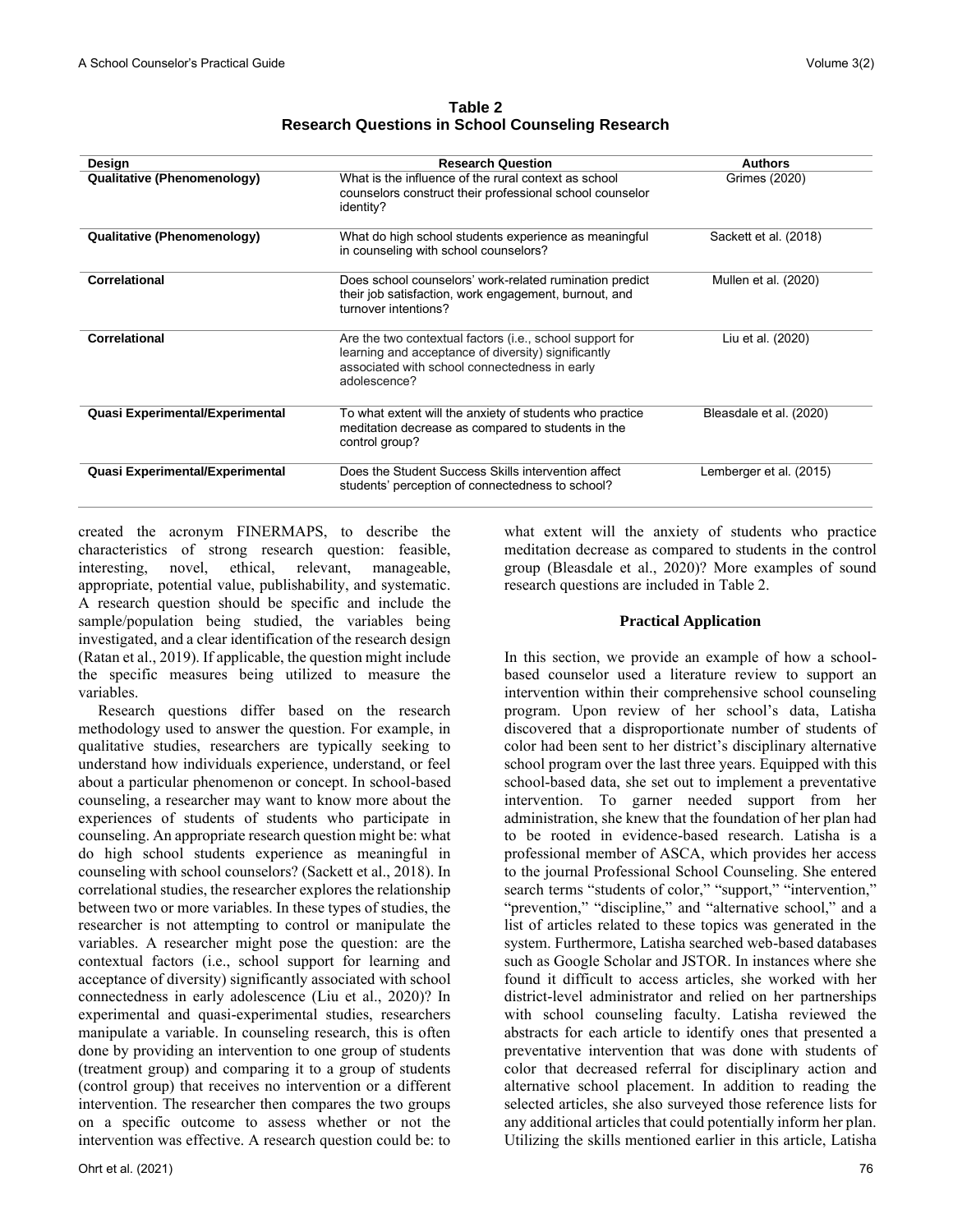was able to evaluate the quality and relevancy of the literature to her program's needs. After a review of the literature, Latisha was able to ascertain current trends, best practices, and evidence-based interventions that had demonstrated efficacy with this population. Armed with this data, Latisha was able to present compelling justification to her administration and other relevant stakeholders that her intervention would be a good use of her time. She was ultimately given the green light to move forward with her school-wide, preventative intervention program. Through the utilization of school-based data and literature, Latisha was able to develop an evidence-based program that promoted equitable outcomes for vulnerable students.

# **Research Questions**

School-based counselors engaged in EBPs should consider developing their own unique research question(s) to guide their work. By generating one, or perhaps a set of research question(s), school-based counselors stand to add personalization, intentionality, and depth to their inquiry. In concluding the earlier illustration, Latisha thought a guiding research question would be important. The nature of Latisha's program required buy-in from a variety of stakeholders. As such, consistent with the tenets of action research in education (Stringer, 2013), Latisha collaborated with administrators, teachers, and co-counselors to develop one overarching research question to guide their work. After much discussion, the overarching question was related to the feasibility of the program. Because the counselors were each invested in long-term progress, they thought it was important to know early on the practicality and sustainability of the intervention. Ultimately, the research question aided in identifying what was to be discovered at the conclusion of the intervention program; it also helped to give the work a clear focus and purpose.

#### **Discussion**

School counselors appear to be open to implementing evidence-based interventions (Mullen et al., 2018). Thus, when school-based counselors select such interventions, they must be critical consumers of the available research. When reviewing a research article, practitioners must first critically analyze the literature review and research questions. The information in this article can help counselors be more critical consumers of the research as well as active users of the information. We hope this article can help alleviate some of the barriers related to self-efficacy for EBP implementation (Mullen et al., 2018; Schaeffer et al., 2005; Schiele et al., 2014). As we illustrated in the practical example, counselors can use research evidence to advocate for services for students and provide justification to implement effective interventions. Furthermore, by being active and critical consumers of research, counselors can potentially influence school systems and school policy and practice. Although school-based counselors may not be conducting fully developed experimental design research studies in their work, they should be assessing how they are making a difference. Program evaluation and action research strategies are common approaches that counselors can use to demonstrate effectiveness of their interventions. Formulating a strong research question may provide the foundational framework for counselors to identify the best course of action to use data to support their impact.

# **Implications**

Counselor educators can use this resource when requiring students to conduct article reviews for class. For example, counselor educators could require students to review the checklist in Table 1 and discuss which components are included and which are missing. The evaluation process can help students develop skills to constructively review articles as they progress into clinical practice. Practicing counselors may find this resource helpful when reviewing previous research to include in requests for policy changes at their district, state, or national levels. For example, practicing counselors can conduct their own literature reviews and use the information to advocate for marginalized student groups, promote equity and access to educational programs, and make the case for school mental health services. Schoolbased counselors can use this guide to review and clearly present research to stakeholders in order to support their interventions and to advocate for changes to inequitable and oppressive systemic practices within the educational system. Finally, counselors can use this resource as a guide when preparing grant proposals to fund timely and innovative initiatives in their school, district, or state.

# **Conclusion**

School-based counselors play a significant role in supporting students' mental health, academic achievement, and career development. Therefore, it is imperative that they have access to high-quality research so they can be confident that they are using interventions that have empirical support. It can often be challenging to assess the quality of a research article, even for experienced researchers and practitioners. In this article we provide practical strategies to review the literature review and research questions, so that schoolbased counselors can ensure the research they are consuming is high-quality, and that they are ultimately using the best available research with their students.

# **Author Note**

Jonathan H. Ohrt, Department of Educational Studies, University of South Carolina. Dorothy Limberg, Department of Educational Studies, University of South Carolina. Chanta Moore, Department of Counselor Education, St. Bonaventure University. Correspondence concerning this manuscript should be addressed to Jonathan H. Ohrt, Department of Educational Studies, 820 Main Street, Columbia, SC 29072 (email: [ohrt@mailbox.sc.edu\)](mailto:ohrt@mailbox.sc.edu).

# **Disclosure Statement**

No potential conflict of interest was reported by the authors.